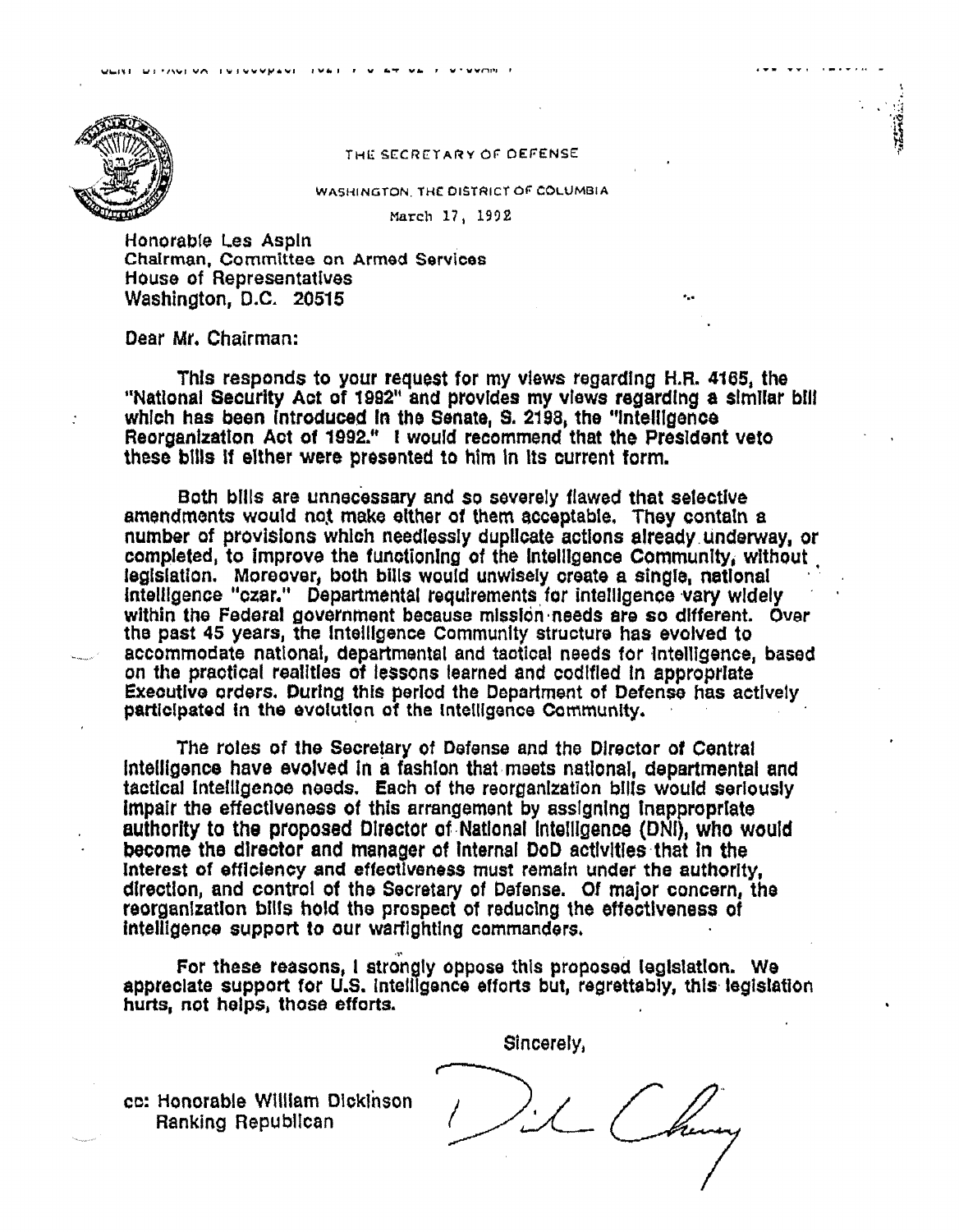

**DEPARTMENT OF DEFENSE** OFFICE OF GENERAL COUNSEL WASHINGTON, D.C. 20301-1600

## 17 MAR 1992

Honorable Les Aspin Chairman, Committee on Armed Services House of Representatives Washington, D.C. 20515

Dear Mr. Chairman:

This letter responds to your request for the views of the Secretary of Defense regarding H.R. 4165, the "National Security Act of 1992" and addresses a similar bill introduced in the Senate, S. 2198, the "Intelligence Reorganization Act of 1992.".

The Secretary of Defense would recommend that the President veto either bill if presented to him in its current form. The position of the Department of Defense is that both bills are unnecessary, and are so severely flawed that selective amendments would not make either of them acceptable to the Department. The following comments focus on provisions of both bills to which DoD takes major objection. No attempt is made to present a section-by-section analysis, although that can be provided if desired.

There are already a number of actions underway, or completed, that will improve the functioning of the Intelligence Community, without legislation. However, both bills have provisions that parallel these actions, including those that:

- Are under active consideration among the agencies of the Intelligence Community;

- Have been studied in the Intelligence Community and are nearing decision, such as the restructuring of the organization which conducts special reconnaissance activities;

- Have been approved by the Secretary of Defense<br>and the Director of Central Intelligence (DCI), such as appointment of a two-star active duty general to the post of Assistant Deputy Director of Operations (Military Support) in the CIA.

The United States does not need an intelligence "czar." Departmental requirements for intelligence vary widely within the Federal government because mission needs are so different. Over the past 45 years, the Intelligence Community structure has evolved to accommodate national, departmental, and tactical needs for intelligence. This Community structure has been developed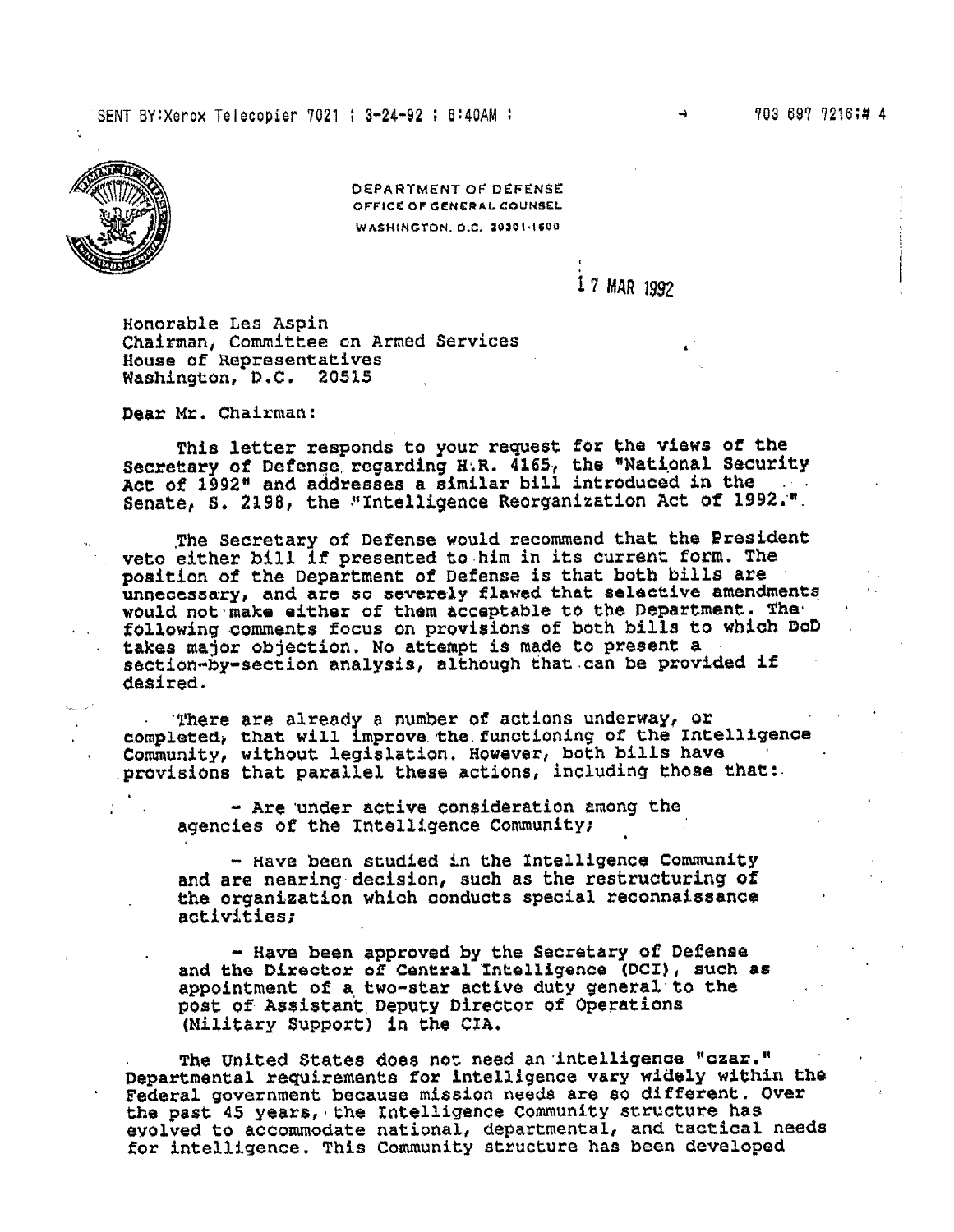$\overline{2}$ 

based on the practical realities of lessons learned, and codified in appropriate Executive orders. During this period the Department of Defense has actively participated in the evolution of the Intelligence Community.

The roles of the Secretary of Defense and the Director of Central Intelligence have evolved in a fashion that meets national departmental and tactical intelligence needs. Each of the reorganization bills would seriously impair the effectiveness of this arrangement by assigning inappropriate authority to the proposed Director of National Intelligence (DNI), who would become the director and manager of internal DoD activities that in the interest of efficiency and effectiveness must remain under the authority, direction, and control of the Secretary of<br>Defense. Of major concern, the reorganization bills hold the<br>prospect of reducing the effectiveness of intelligence support to our warfighting commanders.

The provision to create a centralized analytic structure to produce government-wide intelligence would inhibit competitive analysis and, thus, threaten the integrity of the intelligence product and prevent competing analytical views from coming to the attention of senior decision makers. Such a structure staffed with analysts that are dependent on the DNI for their position and the opportunity for advancement, could lead to a corporate analytic viewpoint where alternative views are not surfaced, the best intentions and injunctions notwithstanding. It does not appear prudent to make such a fundamental change in the analytic structure, given the potential risk to national security associated with a corporate analytic viewpoint and the proven track record of the advantages of competitive analysis. Better national security decisions result when the full range of intelligence analysis is considered.

The provisions which are at the heart of both bills, the new arrangements for dealing with intelligence programs and budgets and the related proposed role of the DNI with respect to DoD intelligence activities and resources, would seriously undermine responsibilities of the Secretary of Defense for management of the Defense Department. A major objection is made specifically to the similar provisions in both bills that drastically revise current programming and budgeting for DoD intelligence activities, and give the DNI far more extensive authority and responsibility for program and budget matters than is now exercised by the DCI. The proposals would remove the Secretary of Defense from the process, although DoD resources represent about four-fifths of the NFTP. More specifically, the bills propose the following unacceptable changes:

- The DNI would "manage" all collection activities, including those established within the Department of Defense. The DCI is not presently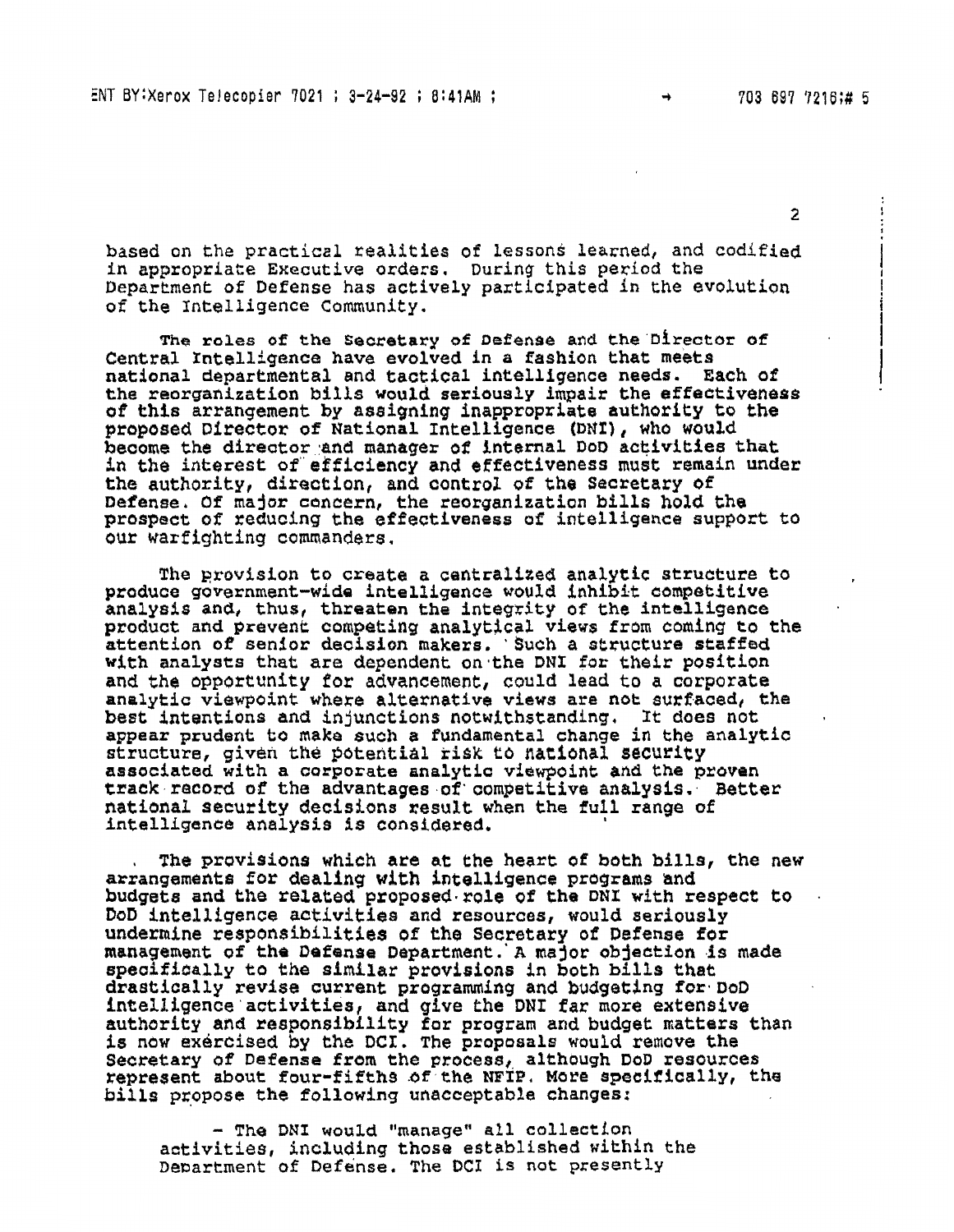$\frac{1}{2}$ 

 $\overline{3}$ 

**assigned** authority **to manage intelligence assets other khan those of the CXA. Management of the DUD is** a Secretary **of Defense responsibility.** 

- **The National Security Agenay (NSA) and Defense Xntelligence Agency (DIA) are designated as Combat Support ~gencies, pursuant: to .the Goldwatex-Nichols Departmgnt of Defense Raotganizatian Act of 1986 (Public Law 99-433; 100 Stat. 992 at 1021 (10 U.S.C. 193)), and are thereby reapansib3.e to the Secretary of Defense for their readiness to support military operations.** Combat Support Agancies must be especially responsive to the needs of warfighting commanders. If **the DNX were to "managem the activities of these orgenizations, they would be less responsive to military.cammandersf needs.** 

- The NFIP budget would be separated from the DoD **budget, Aucordingly, the full cost of intelligence activikies would be allocated to the NFIP rather than be borne by** other DoD **elements, as is now the case, since intelligence funding would no** longer **be viewed as Antegral to the Defense Department. This would include such matters as** 

> -- **the full coat of launch-related activities far the satellite reconnaissance effort;**

-- **the proportionate Q&M costs at military bases on which an fntell.igence organieation is onLy** one **of several tenants; and** 

 $--$  the cost of training pilots and other **intelligence support: personnel for assignment to intelligence** activities.

- **The proposal to change the TIW efEoxL to a markedly circumscribed Taaliaal rntelligence Program (TIP) could be expsicttsd Co restrict, and might even**   $r$ everse, departmental efforts to promote jointness and **improve the interface among tactical intelligence systems of the Military Services.** 

**The Secretary of Defense has approved two major reorganization efforts in the past year designed to strengthan** . the Department's performance of its intelligence functions, and to implement the corporate information management initiative **throughout the Department. A critical aspect of these rsarganjtzations was the** central **role the Assistant 43ecretary** of **Defense for Command,** Control, **Communications, and Intelligence**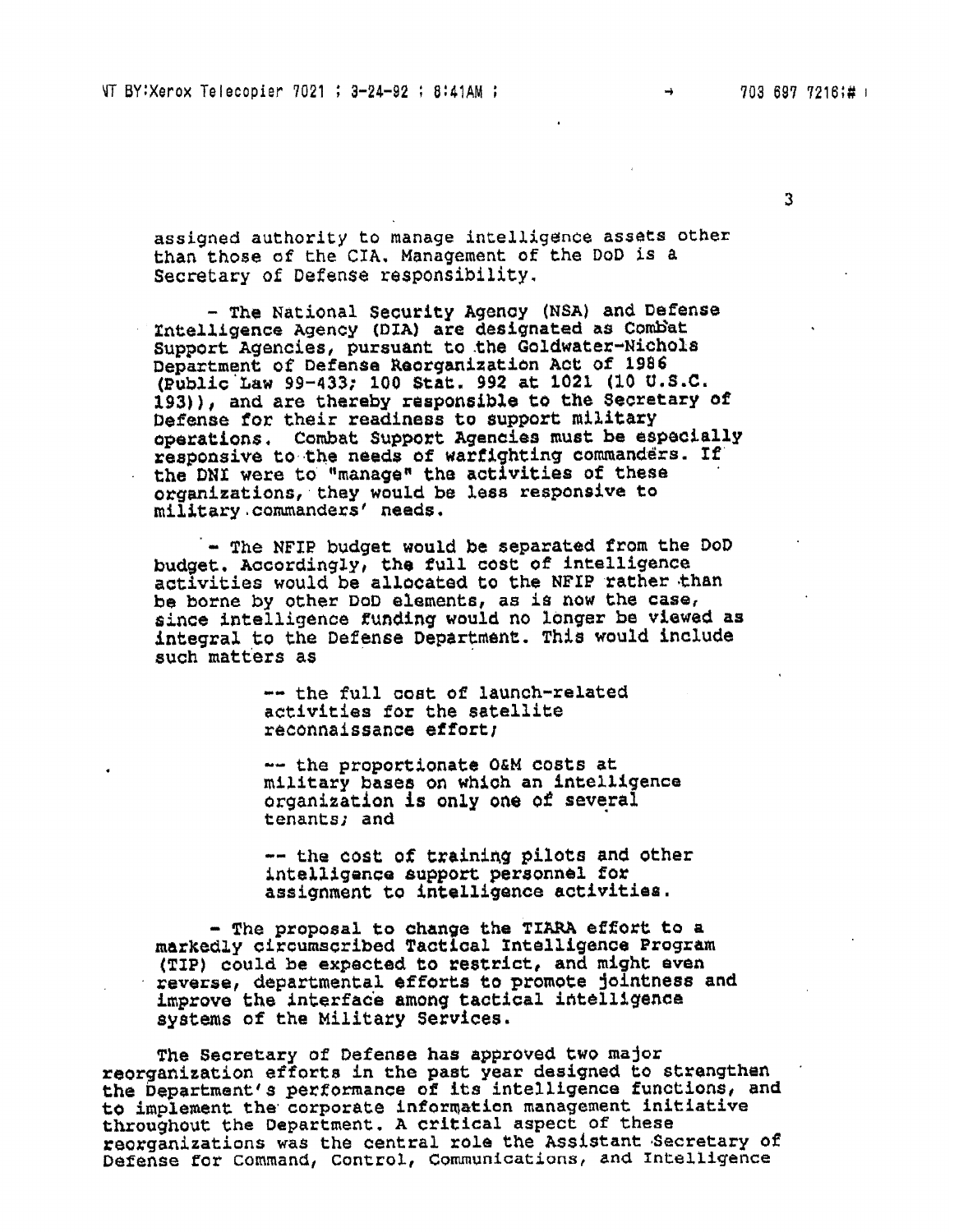$\frac{1}{2}$ 

4

**(ASD(C32)) must play in implementing the reQuisite integration of military C3, intelligence, and** information **management functions.**  competitive advantage in war. Defense information must bo **struckured** for camon **usage and able to flow acrdss** alZ **functional areas of the Department. The Departmentt s** ' **reorganization initiatives are focused on eliminating infarmatian boundaries and arganizational impediments between the busfnesa, command and control, and intelligence Eunctions that could hamperr the flaw of information needed by the cambat forces. The Senate reorganization bill would hamper tnfs** arrangement: **by directing that** khere **be separate ASDs** for **Intelligence and C3,** 

**The Secretary** of **Defense's flexibility to organize DoD intelligence resources** to **meet new international challenges would be proscribed severely by the proposed legislative charters for DoD agencies provided in these bills.** 

- **NSA has functioned effectively** for **40 years and the DTA for 30 years under charters established by the President and the Secretary of Defense, and without legislative** charters. **More importantly,** intelligence **activities established** within **the** Department **of Defense have served under the autherity, direction, and** control **of the** *Secretary* **of Defense. ~6th bills** contain **unacceptable provisions that place DaD intelligence organizations under the authority and guidance of the DNI** ("authorities and guidance" Is not defined in either bill). An effective Defense Department, **either bill). An effective Defense Department,** , **especially during armed conflict, depends upon a clearl streamlined chain of command under the President and the Secretary of Defense,** 

- Internal **DoD reorganization of special reconnaissance activities has been under study** In **DoD and some changes are in process. The Senate bill would hinder these efforts by making the N\$A the sole agent**  for procurement and operation of SIGINT overhead **reconnaissance systems, and the proposed National. Xmagery Agency (NIA) would be sole agent** *for*  procurement **and operation of imagery overhead reconnaissance systems. The Houga bill takes a different approach, establishing a Reconnaissance Support Activity to be the sole agency for conduct of RDTdiE,** procurement, **launch,** operation **and Final d5sposition of overhead reconnaissance systems while NSA and NIA would be the sole agents for defining** technical specification of these systems. While the **billst oxganizational arrangements for this purpbse conflict, the provisions of** either **bill would be expensive to implement and unduly complicate the process.**